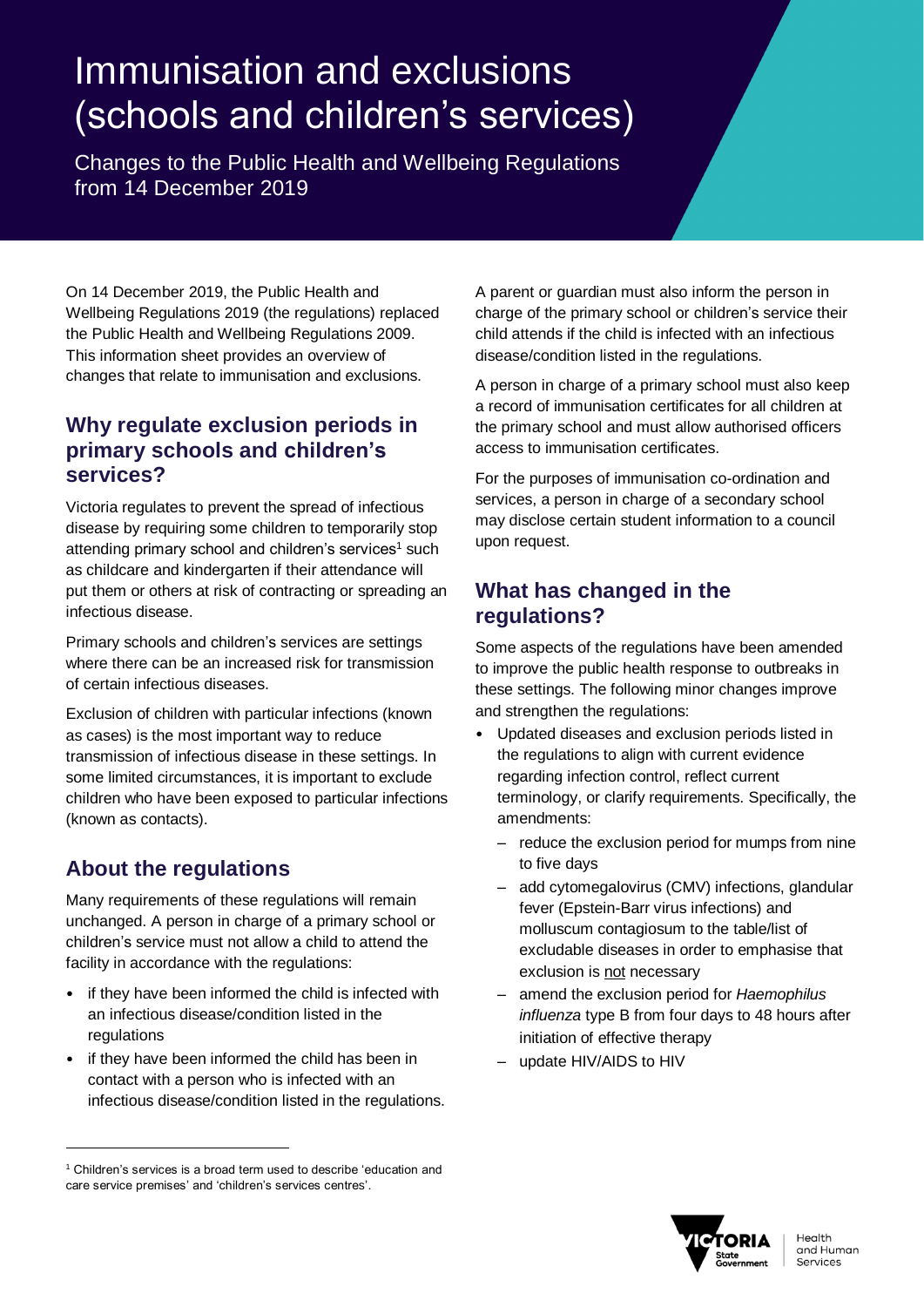- consolidate and include common causes of diarrhoea into one condition referred to as 'diarrhoeal illness', with an exclusion period of 24 hours from the last loose bowel motion or vomiting
- clarify that a child should not be excluded if they have latent tuberculosis.
- Removing the duty of a person in charge of a primary school or children's service to notify the Department of Health and Human Services about a child ill from pertussis, poliomyelitis, measles, mumps, rubella or meningococcal C.
- Introducing an infringement penalty for failure to exclude a child with, or exposed to, a specified infectious disease from a primary school or children's service in accordance with the regulations (only applicable to a person in charge of a primary school or children's service).
- Empowering the Chief Health Officer to direct a person in charge of a primary school or children's service to exclude a child based on a material risk (substantial risk of harm) of a child contracting a vaccine-preventable disease. To determine whether a child is at material risk, the Chief Health Officer may have regard to the:
	- child's documented immunity and immunisation status
	- risk of the child contracting a vaccinepreventable disease
	- severity of illness if the child were to contract a vaccine-preventable disease.

Please see **Appendix 1** for an extract of Schedule 7 in the regulations, which highlights changes to minimum exclusion periods.

#### **Why have these changes been made?**

The changes strengthen existing requirements intended to prevent the spread of infectious diseases among children and will also improve the response to outbreaks in primary schools and children's services. Changes to exclusion periods align with emerging evidence relating to their risk.

Removing the duty of a person in charge of a primary school or children's service to notify the department about a child ill from certain infectious diseases will reduce regulatory burden for the person in charge and avoid multiple processing of notifications about the same case.

The introduction of an infringement penalty for a person in charge of a primary school or children's service who fails to exclude a child with, or exposed to, a specified infectious disease in accordance with the regulations supports action to prevent the further transmission of an infectious disease. It provides an alternative means to address non-compliance in certain circumstances.

Education and support will be the primary means adopted to achieve compliance. An infringement penalty would only be considered where there is a genuine risk and deliberate intention to not comply. Infringements of this kind are expected to be uncommon.

### **What does this mean for primary schools and children's services?**

School principals and persons in charge of children's services will continue to exercise their responsibilities as needed and should familiarise themselves with the changes.

Regulating periods of mandatory exclusion for both infected children and those vulnerable to infection provides a risk-based framework that protects attending children from contracting or spreading some infectious diseases. Short periods of targeted exclusion to prevent the spread of illness can prevent longer or more widespread absences from school and children's services as a result of illness, minimising the potential negative impact on a child's education as well as their health.

The department will continue to support primary schools and children's services to facilitate awareness and compliance.

## **How do I find out more?**

For more information about the changes to immunisation and exclusions, please:

- visit [www2.health.vic.gov.au/public](https://www2.health.vic.gov.au/public-health/infectious-diseases/school-exclusion)[health/infectious-diseases/school-exclusion](https://www2.health.vic.gov.au/public-health/infectious-diseases/school-exclusion)
- phone 1300 651 160
- email infectious.diseases@dhhs.vic.gov.au

To view the regulations, please visit the Victorian government's legislation website [www.legislation.vic.gov.au/](http://www.legislation.vic.gov.au/) and search 'Public Health and Wellbeing Regulations 2019'.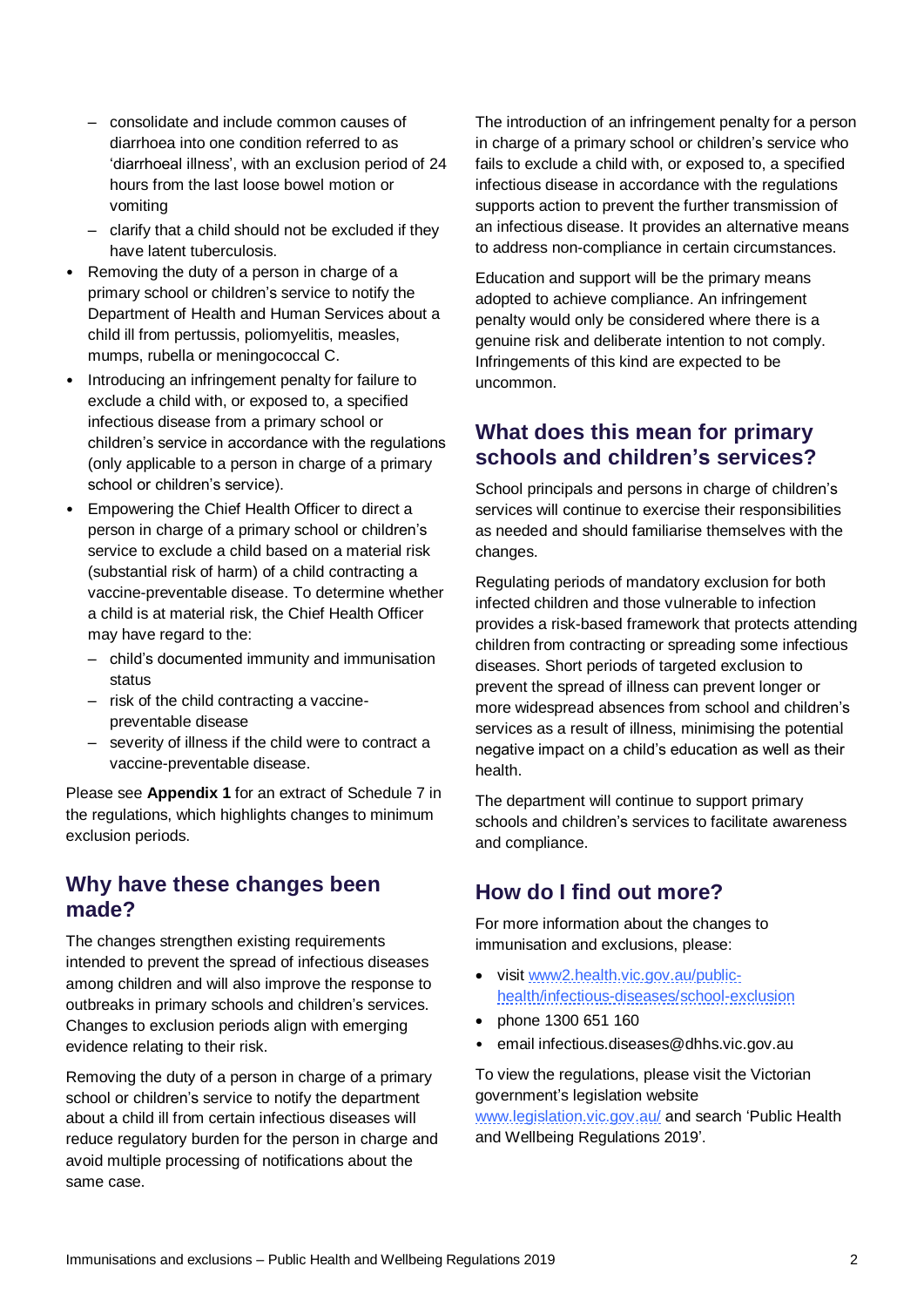# **Appendix 1**

 $\overline{a}$ 

**Extract of Schedule 7 – Minimum period of exclusion from primary schools, education and care services premises and children's services centres for infectious diseases cases and contacts**

| <b>Conditions</b>                                 | <b>Exclusion of cases</b>                                                                                                                                                                                                 | <b>Exclusion of Contacts</b>                                                                                                                                                            |
|---------------------------------------------------|---------------------------------------------------------------------------------------------------------------------------------------------------------------------------------------------------------------------------|-----------------------------------------------------------------------------------------------------------------------------------------------------------------------------------------|
| Chickenpox                                        | Exclude until all blisters have dried. This is<br>usually at least 5 days after the rash<br>appears in unimmunised children, but may<br>be less in previously immunised children                                          | Any child with an immune deficiency (for<br>example, leukaemia) or receiving chemotherapy<br>should be excluded for their own protection.<br>Otherwise not excluded                     |
| Conjunctivitis                                    | Exclude until discharge from eyes has<br>ceased                                                                                                                                                                           | Not excluded                                                                                                                                                                            |
| Cytomegalovirus (CMV)<br>infection                | Exclusion is not necessary                                                                                                                                                                                                | Not excluded                                                                                                                                                                            |
| Diarrhoeal illness <sup>2</sup>                   | Exclude until there has not been vomiting or<br>a loose bowel motion for 24 hours                                                                                                                                         | Not excluded                                                                                                                                                                            |
| Diphtheria                                        | Exclude until medical certificate of recovery<br>is received following at least two negative<br>throat swabs, the first not less than 24 hours<br>after finishing a course of antibiotics and the<br>other 48 hours later | Exclude family/household contacts until cleared<br>to return by the Chief Health Officer                                                                                                |
| Glandular fever (Epstein-Barr<br>Virus infection) | Exclusion is not necessary                                                                                                                                                                                                | Not excluded                                                                                                                                                                            |
| Hand, Foot and Mouth<br>disease                   | Exclude until all blisters have dried                                                                                                                                                                                     | Not excluded                                                                                                                                                                            |
| Haemophilus influenzae type<br>$b$ (Hib)          | Exclude until 48 hours after initiation of<br>effective therapy                                                                                                                                                           | Not excluded                                                                                                                                                                            |
| <b>Hepatitis A</b>                                | Exclude until a medical certificate of<br>recovery is received, but not before 7 days<br>after the onset of jaundice or illness                                                                                           | Not excluded                                                                                                                                                                            |
| <b>Hepatitis B</b>                                | Exclusion is not necessary                                                                                                                                                                                                | Not excluded                                                                                                                                                                            |
| <b>Hepatitis C</b>                                | Exclusion is not necessary                                                                                                                                                                                                | Not excluded                                                                                                                                                                            |
| Herpes (cold sores)                               | Young children unable to comply with good<br>hygiene practices should be excluded while<br>the lesion is weeping. Lesions to be<br>covered by dressing, where possible                                                    | Not excluded                                                                                                                                                                            |
| Human immuno-deficiency<br>virus infection (HIV)  | Exclusion is not necessary                                                                                                                                                                                                | Not excluded                                                                                                                                                                            |
| Impetigo                                          | Exclude until appropriate treatment has<br>commenced. Sores on exposed surfaces<br>must be covered with a watertight dressing                                                                                             | Not excluded                                                                                                                                                                            |
| Influenza and influenza like<br>illnesses         | Exclude until well                                                                                                                                                                                                        | Not excluded unless considered necessary by<br>the Chief Health officer                                                                                                                 |
| Leprosy                                           | Exclude until approval to return has been<br>given by the Chief Health Officer                                                                                                                                            | Not excluded                                                                                                                                                                            |
| <b>Measles</b>                                    | Exclude for at least 4 days after onset of<br>rash                                                                                                                                                                        | Immunised contacts not excluded.<br>Unimmunised contacts should be excluded until<br>14 days after the first day of appearance of rash<br>in the last case. If unimmunised contacts are |

Highlighted sections indicate changes.

<sup>2</sup> Diarrhoeal illness includes instances where certain pathogens are identified including Amebiasis (*Entamoeba histolytica*), Campylobacter spp., Salmonella spp., Shigella spp. and intestinal worms, but is not limited to infection with these pathogens.